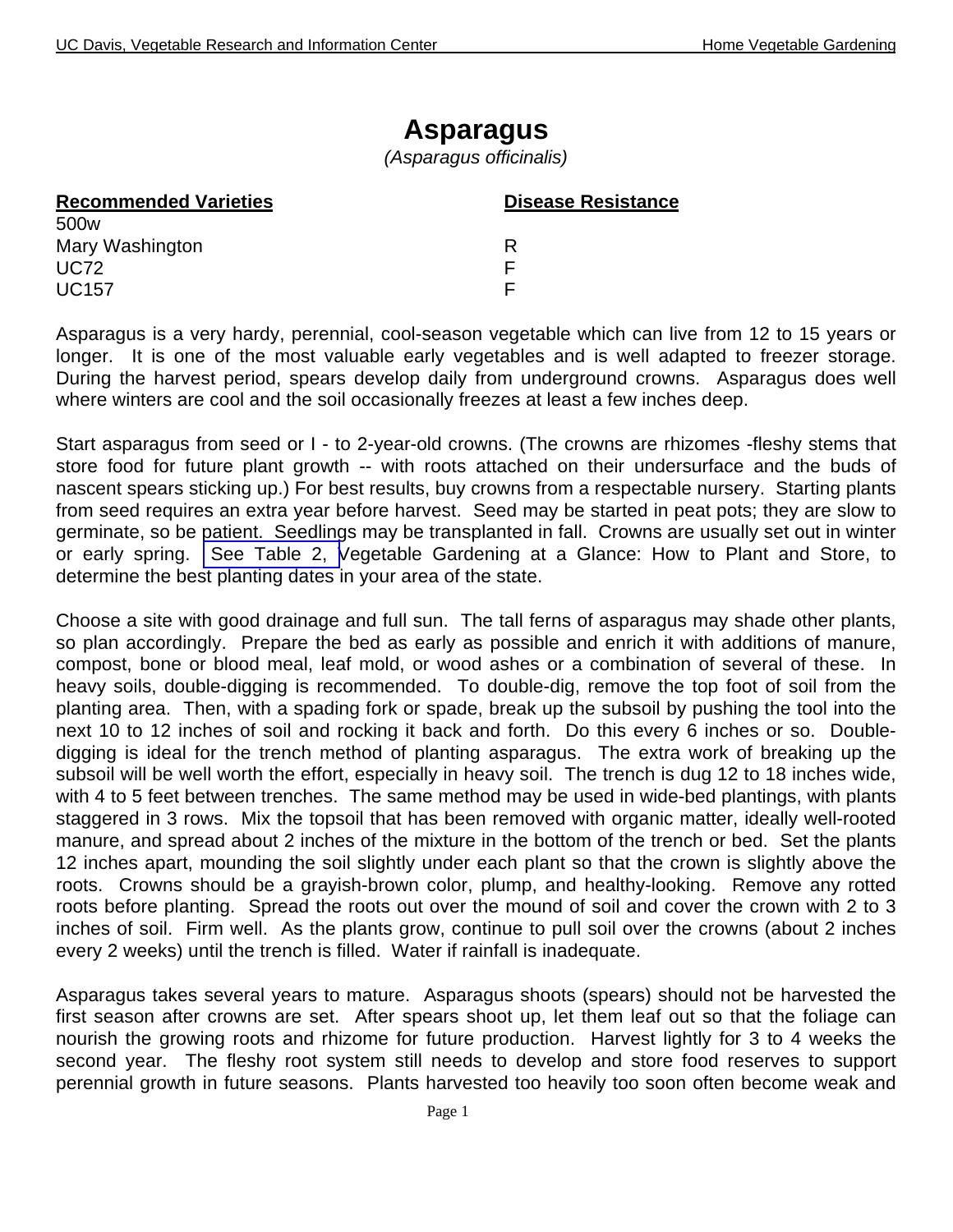spindly and the crowns may never recover. An extra year is added to the above schedule for asparagus started from seed; i.e., do not harvest at all the first 2 seasons, and harvest lightly the third. When the asparagus plants are in their fourth season, they may be harvested for 6 to 1 0 weeks per year.

Weed the bed each spring before the first shoots come up to avoid accidentally breaking off spears. During production, it is best to pull rather than hoe weeds, if possible.

Harvest spears daily during the harvest period and use the asparagus or refrigerate it immediately in a plastic bag. The 6- to 8-inch spears are best, and should be snapped or cut off just below the soil surface. If the asparagus is allowed to get much taller, the bases of the spears will be tough. Cutting too deeply can injure the crown buds that produce the next spears. Blanched asparagus is a gourmet item; to blanch (whiten) the spears, mound soil around them or otherwise exclude light from them so that chlorophyll is not formed in the stalks.

When harvest is over, allow the spears to grow and leaf out. Asparagus has an attractive, fern-like foliage that makes a nice garden border. Some gardeners prefer to support the growing foliage with stakes and strings to keep them tidy. In high-wind areas, it is a good idea to plant the rows parallel to the prevailing winds so that plants can support each other.

There are several ways to extend the harvest period of your asparagus planting. One method is to plant at different depths (4 to 6 inches, 6 to 8 inches and 8 to 10 inches). The shallow plantings will come up first and can be harvested while the deeper plantings are just forming. This method will result in a slightly longer harvest, but may result in some plants being less vigorous than others.

A second technique for extending asparagus harvest has been the subject of university research and is highly recommended for home gardeners who have plenty of space. Plant double the amount of asparagus needed for your household. Harvest half of the plants as you normally would in early spring; then allow the foliage to grow for the rest of the season. During the early harvest period, allow the ferns to grow in the other half of the asparagus planting. Then, cut the ferns in the second half in July or August. This causes the crowns to send up new spears, which can be harvested until late in the season. If rainfall is short in summer, it will help to water the bed for good spear production. A light mulch will help keep the soil surface from becoming too hard for the shoots to break through easily. If using this method, harvest the spring bed only in spring and the fall bed only in fall! Otherwise, you risk weakening the crowns.

In all asparagus plantings, cut the foliage down to 2-inch stubs after freezing weather or when the foliage yellows. A 4- to 6-inch mulch of compost,. manure, -leaves, or other material added at this time will help control weeds and add organic matter and nutrients.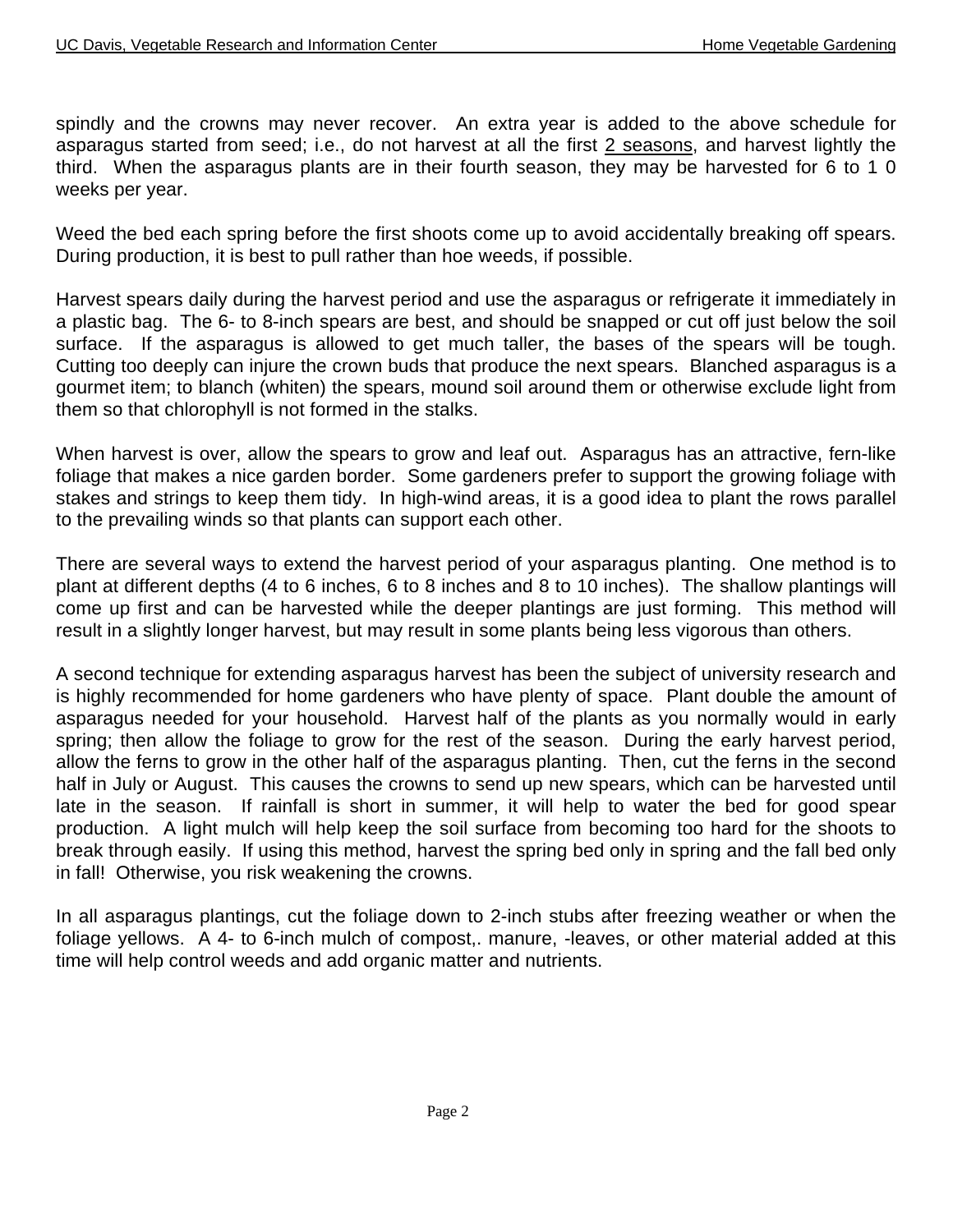## **Nutritional Value of Asparagus**

| Serving size:     | $1/2$ cup, boiled $(90g)$ | <b>Primary Nutrients</b> |                     | %RDA(m) | %RDA(f)            |
|-------------------|---------------------------|--------------------------|---------------------|---------|--------------------|
| Calories          | 22                        | Folic acid               | $132 \text{mcg}$    | 66      | 73                 |
| Fat               | 0.3 <sub>q</sub>          | Vitamin C                | $10 \text{ mg}$     | 17      | 17                 |
| Calories from fat | 12%                       | Vitamin A                | 48 RE               | 4.8     | 6                  |
| Sodium            | $10 \text{ mg}$           | Vitamin B6               | $0.11$ mg           | 5.5     | 6.9                |
| Protein           | 2.3 <sub>g</sub>          | <b>Iron</b>              | $0.66$ mg           | 6.6     | 4.4                |
| Carbohydrate      | 3.8 <sub>g</sub>          | Riboflaven               | $0.11 \, \text{mg}$ | 6.5     | 9.2                |
| Water             | 83.0 g                    | Thiamine                 | $0.11$ mg           | 7.3     | 10                 |
|                   |                           |                          |                     |         | % Min. Requirement |
|                   |                           | Potassium                | $144 \text{ mg}$    |         |                    |

## **Problem Diagnosis for Asparagus**

| <b>What the Problem</b><br><b>Looks Like</b>                                                                      | <b>Probable Cause</b>                                                         | <b>Comments</b>                                                                                                                                                        |
|-------------------------------------------------------------------------------------------------------------------|-------------------------------------------------------------------------------|------------------------------------------------------------------------------------------------------------------------------------------------------------------------|
| Pustules on stems and<br>leaves are reddish-brown,<br>orange, or black. Tops turn<br>yellow, brown, and die back. | Rust. Caused by the<br>fungus Puccinia asparagi                               | Prevalent in humid areas.<br>Use resistant varieties.<br>Sulfur is helpful. Cut down<br>diseased ferns at crown and<br>destroy.                                        |
| Spears weaken, wilt, turn yellow,<br>and then brown. Roots reddish.                                               | Fusarium wilt. Caused by<br>fungus Fusarium<br>oxysporum or<br>F. moniliforme | Destroy infected plants. Use<br>soil solarization methods.<br>Introduced on transplants.<br>Rotate planting area.                                                      |
|                                                                                                                   | Root rot fungi                                                                | Rotate. Remove plant debris<br>Plant in well-drained area.                                                                                                             |
| Bent spears, drought-stricken<br>white or light green                                                             | Phytopthora crown and<br>spear rot.                                           | Common in wet years.                                                                                                                                                   |
| Chewed leaves.<br>Slime on leaves                                                                                 | Snails, slugs                                                                 | Use commercial snail bad.<br>Put mushrooms in garden as<br>attractant. Use flashlight.<br>Collect or stomp on them.<br>Apply copper banding as<br>barrier around beds. |